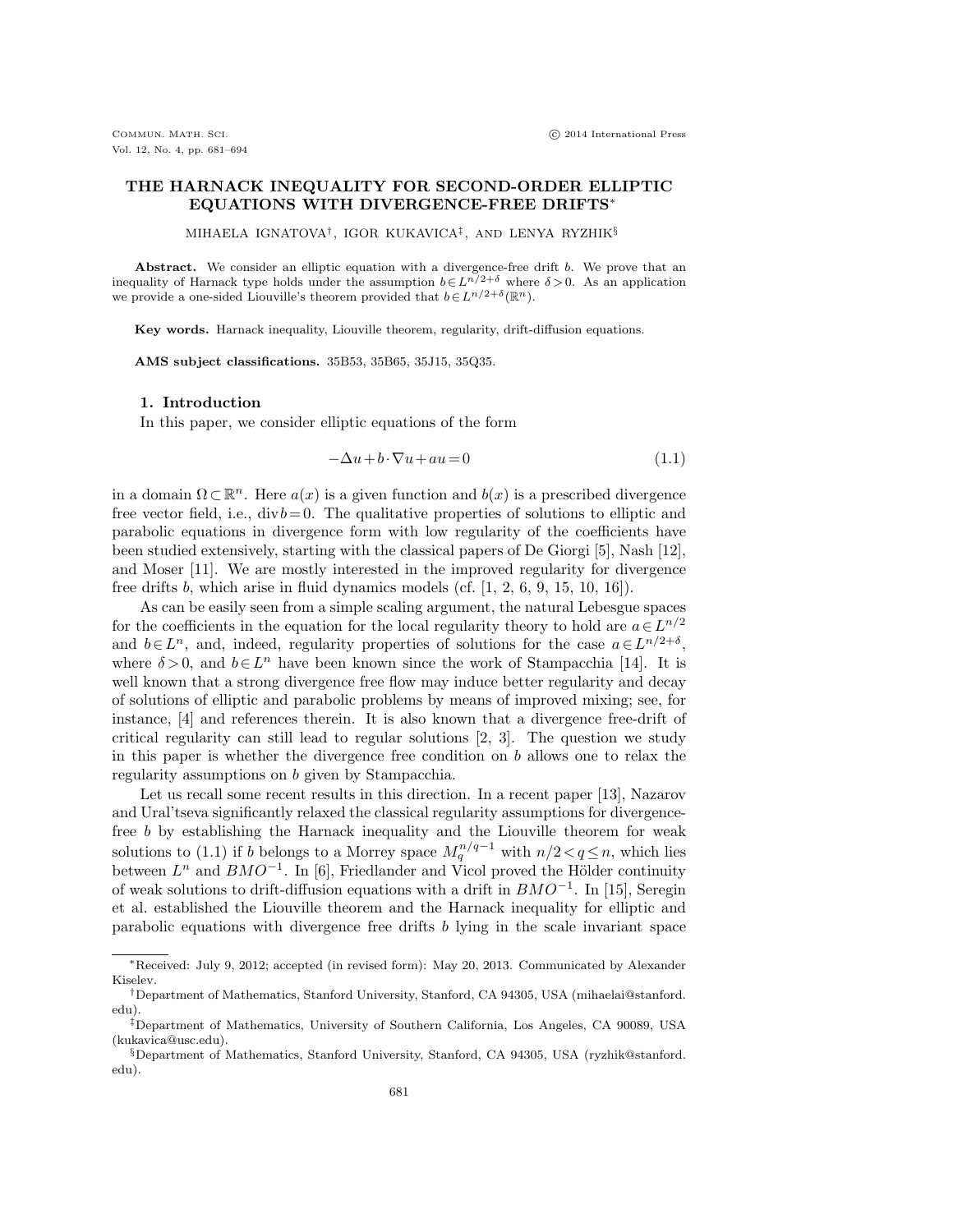$BMO^{-1}$ . All these spaces share the same scaling properties as  $L^n$  and are thus the natural candidates for good regularity theory.

In the present paper, we establish the Harnack inequality and the one-sided Liouville theorem for Lipschitz generalized solutions to  $(1.1)$  when  $a(x)$  and  $b(x)$  lie in the space  $L^q(\Omega)$  with  $n/2 < q \leq n$ , and b is divergence free. Our results also hold for weak solutions provided that the drift  $b$  satisfies certain additional assumptions (cf. equation (27) in [13]). More precisely, we establish a Harnack-type inequality

$$
\sup_{y \in B_R(x)} u(y) \le C \inf_{y \in B_R(x)} u(y),\tag{1.2}
$$

for all  $R > 0$  (see Theorem 2.1), and use this estimate to establish the one-sided Liouville theorem when  $a=0$  in Theorem 2.3. The constant C in (1.2) depends on the  $L^q$ -norms of a and b, where  $q > n/2$ , but not on the solution u. Note that the  $L^{n/2}$ -norm is not scale invariant: If we set  $b_l(x) = (1/l)b(x/l)$ , then  $||b_l||_{L^{n/2}} = l||b||_{L^{n/2}}$ . Because of this, one can not expect the constant  $C$  to be independent of  $R$ , and, indeed, the constant given explicitly in Remark 2.2 blows up as  $R\rightarrow 0$ .

The paper is organized as follows. In Section 2, we state our main results, Theorems 2.1 and 2.3. The proof is based on two auxiliary results, Lemmas 2.4 and 2.5. We first show (see Lemma 2.4) that weak solutions of (1.1) are locally bounded by employing the classical Moser iteration technique. Then, in Lemma 2.5, we derive a weak Harnack inequality, the proof of which is inspired by the proof of Han and Lin [8, Theorem 4.15] for elliptic equations without lower-order coefficients. Our main results, Theorems 2.1 and 2.3, are direct consequences of Lemmas 2.4 and 2.5.

### 2. The main results

Our first result is the Harnack inequality.

THEOREM 2.1 (Harnack inequality). Let u be a nonnegative Lipschitz solution to the elliptic equation (1.1) in  $\Omega$ , that is,

$$
\int_{\Omega}(\partial_j u)(\partial_j\varphi)+\int_{\Omega}b_j(\partial_j u)\varphi+\int_{\Omega}au\varphi=0
$$

for any Lipschitz function  $\varphi \geq 0$  in  $\Omega$  such that  $\varphi = 0$  in  $\Omega^c$ . Assume that  $a \in L^q(\Omega)$ ,  $b \in L^{\bar{q}}(\Omega)$  for  $n/2 < q, \bar{q} \leq n$ , and that  $\text{div } b = 0$  in the sense of distributions. Then for any  $B_R \subset \Omega$  we have

$$
\sup_{B_R} u \le C \inf_{B_R} u. \tag{2.1}
$$

Here C is a constant depending on n, q,  $\bar{q}$ , R,  $||a||_{L^q(B_R)}$ , and  $||b||_{L^{\bar{q}}(B_R)}$ .

REMARK 2.2. From the proof we can deduce that

$$
C = C(n, q, \bar{q}) \left( 1 + (R^{2-n/q} \|a\|_{L^q(B_R)})^{1/(2-n/q)} + (R^{1-n/\bar{q}} \|b\|_{L^{\bar{q}}(B_R)})^{1/(2-n/\bar{q})} \right)^{C(n)M_R},
$$
\n(2.2)

where  $M_R = 1 + R^{2-n/q} ||a||_{L^q(B_R)} + R^{1-n/q} ||b||_{L^{\bar{q}}(B_R)}$ .

Theorem 2.1 has the following consequence when  $\Omega = \mathbb{R}^n$ .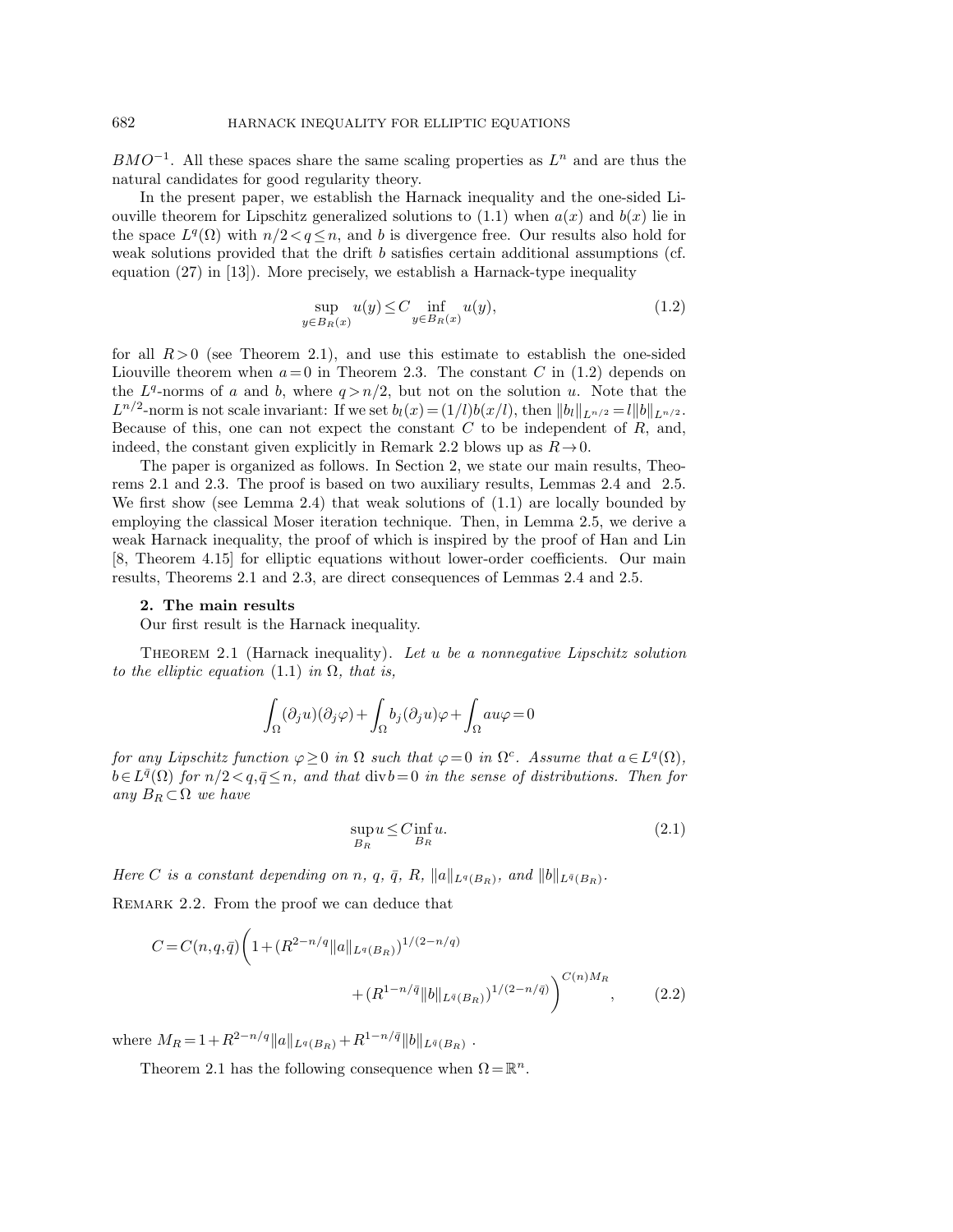THEOREM 2.3 (One-sided Liouville's theorem). Let  $a(x)\equiv 0$  and  $b(x)$  be as in Theorem 2.1. Then any nonnegative Lipschitz solution  $u$  to the elliptic equation  $(1.1)$ in  $\mathbb{R}^n$  is equal to a constant.

We note that [13] provides a two-sided Liouville's theorem under the same assumptions, that is, the only solutions of  $(1.1)$  that are bounded both from above and from below are constants. However, the one-sided Liouville's theorem in [13] requires b to belong to a Morrey space which is in the same scaling class as  $L^n$ .

*Proof.* Without loss of generality, we may assume that  $u$  is a nonnegative Lipschitz solution to (1.1) with  $\inf_{\mathbb{R}^n} u=0$ . Then for every  $\epsilon > 0$ , we have  $\inf_{B_R} u \leq \epsilon$ for any sufficiently large ball  $B_R$ . By Theorem 2.1,  $\sup_{B_R} u \leq C \inf_{B_R} u \leq C\epsilon$  for all sufficiently large  $R > 0$ . Observe that the constant C given explicitly by (2.2) depends on R but remains bounded as  $R\rightarrow\infty$ . Therefore, the assertion is established.

Theorem 2.1 is an immediate consequence of the following two lemmas that compare  $\sup_{B_{\theta R}} u$  and  $\inf_{B_{\theta R}} u$  to  $||u||_{L^p(B_{\tau R})}$  with some small  $p > 0$  and  $0 < \theta < \tau < 1$ . Here, for  $0 < p < 1$  we still use the notation

$$
||u||_{L^p(B)} = \left(\int_B u^p\right)^{1/p},\,
$$

though it is not a norm.

Lemma 2.4. Assume that u is a nonnegative Lipschitz subsolution to the equation

$$
-\Delta u + b \cdot \nabla u + au = 0 \tag{2.3}
$$

with  $a \in L^q(\Omega)$ ,  $b \in L^{\bar{q}}(\Omega)$  for  $n/2 < q, \bar{q} \leq n$ , and  $\text{div } b \leq 0$  in the sense of distributions. Then for any  $B_R \subset \Omega$ ,  $p > 0$ , and  $0 < \theta < \tau < 1$ ,

$$
\sup_{B_{\theta R}} u \le C \left( 1 + \left( R^{2 - n/q} \|a\|_{L^q(B_R)} \right)^{1/(2 - \gamma_0)} + \left( R^{1 - n/\bar{q}} \|b\|_{L^{\bar{q}}(B_R)} \right)^{1/(2 - \gamma_0)} \right)^{n/p} \times R^{-n/p} \|u\|_{L^p(B_{\tau R})},
$$
\n(2.4)

where  $C = C(n, p, \bar{q}, \theta, \tau)$  is a positive constant and  $\gamma_0 \in (0, 2)$  is such that  $\gamma_0 = n/\bar{q}$  for  $n \geq 3$  and  $\gamma_0 = (\bar{q}(1/2 - 1/2^*))^{-1}$  for  $n = 2$  with  $2^* > 2\bar{q}/(\bar{q} - 1)$ .

LEMMA 2.5. Assume that u is a nonnegative Lipschitz supersolution to  $(1.1)$  satisfying the assumptions of Theorem 2.1. Then for any  $B_R \subset \Omega$  and  $0 < \theta < \tau < 1$  there exists a small positive number  $p_0 = p_0(n,q,\bar{q},\theta,\tau,R,M_R)$  such that

$$
\left(\int_{B_{\tau R}} u^{p_0}\right)^{1/p_0} \le C \inf_{B_{\theta R}} u,\tag{2.5}
$$

where  $C = C(n,q,\bar{q},\theta,\tau,R,M_R)$  is a positive constant and

$$
M_R = 1 + R^{2-n/q} ||a||_{L^q(B_R)} + R^{1-n/\bar{q}} ||b||_{L^{\bar{q}}(B_R)}.
$$

*Proof.* [Proof of Theorem 2.1.] We apply Lemmas 2.4 and 2.5, which are valid for any Lipschitz solution  $u \ge 0$  to (1.1) and a small number  $p = p_0$  as in Lemma 2.5.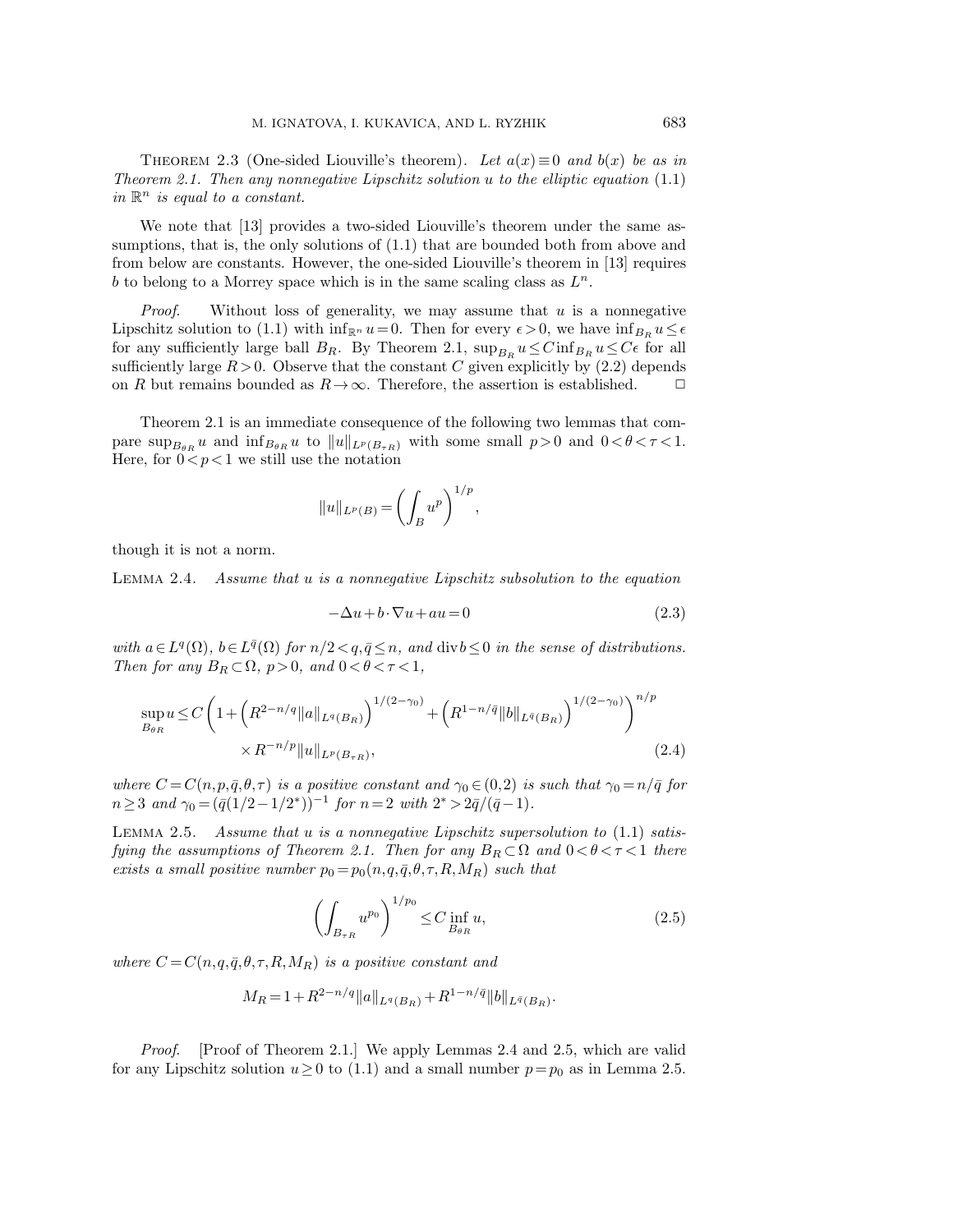$\Box$ 

The rest of the paper contains the proofs of Lemma 2.4 and Lemma 2.5. Both lemmas are proved using the Moser iteration, with the general strategy based on the proof of the Harnack inequality in [8].

## 3. The proof of Lemma 2.4

Let u be a nonnegative Lipschitz subsolution of  $(2.3)$  in  $\Omega$ , i.e.,

$$
\int_{\Omega} (\partial_j u)(\partial_j \varphi) + \int_{\Omega} b_j(\partial_j u)\varphi + \int_{\Omega} au\varphi \le 0 \tag{3.1}
$$

for any Lipschitz function  $\varphi \geq 0$  in  $\Omega$  such that  $\varphi = 0$  in  $\Omega^c$ .

For simplicity of presentation, we assume  $a=0$ . Also, we assume without loss of generality that  $R=1$ . The proof consists of a priori estimates which can be made rigorous as in [7, 8]. First, we obtain an a priori bound on the  $L^{p_1}$ -norm of u on a smaller ball  $B_{r_1}$ , in terms of an  $L^{p_2}$ -norm of u on a larger ball  $B_{r_2}$  with  $r_1 < r_2$  but  $p_1 > p_2$ . Then an iterative procedure is used to bring the gap between  $r_1$  and  $r_2$  to zero and simultaneously send  $p_1$  to infinity.

Let  $\beta \geq 0$  and  $\eta(x)$  be a Lipschitz cut-off in the ball  $B_{\tau}$  such that  $0 \leq \eta(x) \leq 1$ . We use  $(\beta/2+1)u^{\beta+1}\eta^{2\gamma}$  as a test function in (3.1) to obtain

$$
\left(\frac{\beta}{2}+1\right) \int (\partial_j u) \partial_j (u^{\beta+1}) \eta^{2\gamma} + \left(\frac{\beta}{2}+1\right) \int u^{\beta+1} (\partial_j u) \partial_j (\eta^{2\gamma}) + \left(\frac{\beta}{2}+1\right) \int b_j u^{\beta+1} (\partial_j u) \eta^{2\gamma} \le 0.
$$
\n(3.2)

Let  $w=u^{\beta/2+1}$  so that  $\partial_j w = (\beta/2+1)u^{\beta/2}\partial_j u$ . By (3.2), we get

$$
\frac{\beta+1}{\beta/2+1} \int |\nabla w|^2 \eta^{2\gamma} \le -2\gamma \int w(\partial_j w) \eta^{2\gamma-1}(\partial_j \eta) - \int b_j w(\partial_j w) \eta^{2\gamma}.
$$
 (3.3)

For the first term in the right side we have

$$
-2\gamma \int w(\partial_j w)\eta^{2\gamma-1}\partial_j \eta = \gamma \int w^2 \left(\eta^{2\gamma-1}\Delta \eta + (2\gamma - 1)\eta^{2\gamma-2}|\nabla \eta|^2\right),\tag{3.4}
$$

while for the second

$$
-\int b_j w(\partial_j w)\eta^{2\gamma} = \frac{1}{2}\int (\partial_j b_j)w^2\eta^{2\gamma} + \gamma \int b_j w^2\eta^{2\gamma - 1}\partial_j \eta \le \gamma \int b_j w^2\eta^{2\gamma - 1}\partial_j \eta, \quad (3.5)
$$

as div $b \leq 0$ . Therefore, we get

$$
\int |\nabla w|^2 \eta^{2\gamma} \le \frac{\beta/2 + 1}{\beta + 1} \gamma \int w^2 \left( \eta^{2\gamma - 1} \Delta \eta + (2\gamma - 1) \eta^{2\gamma - 2} |\nabla \eta|^2 \right) + \frac{\beta/2 + 1}{\beta + 1} \gamma \int b_j w^2 \eta^{2\gamma - 1} \partial_j \eta.
$$
 (3.6)

Next, set  $\gamma_0 = n/\bar{q}$ . Then, as  $\bar{q} > n/2$ , we have  $\gamma_0 \in (0,2)$  and, in addition

$$
\frac{1}{\bar{q}} + \frac{\gamma_0}{2^*} + \frac{2 - \gamma_0}{2} = 1\tag{3.7}
$$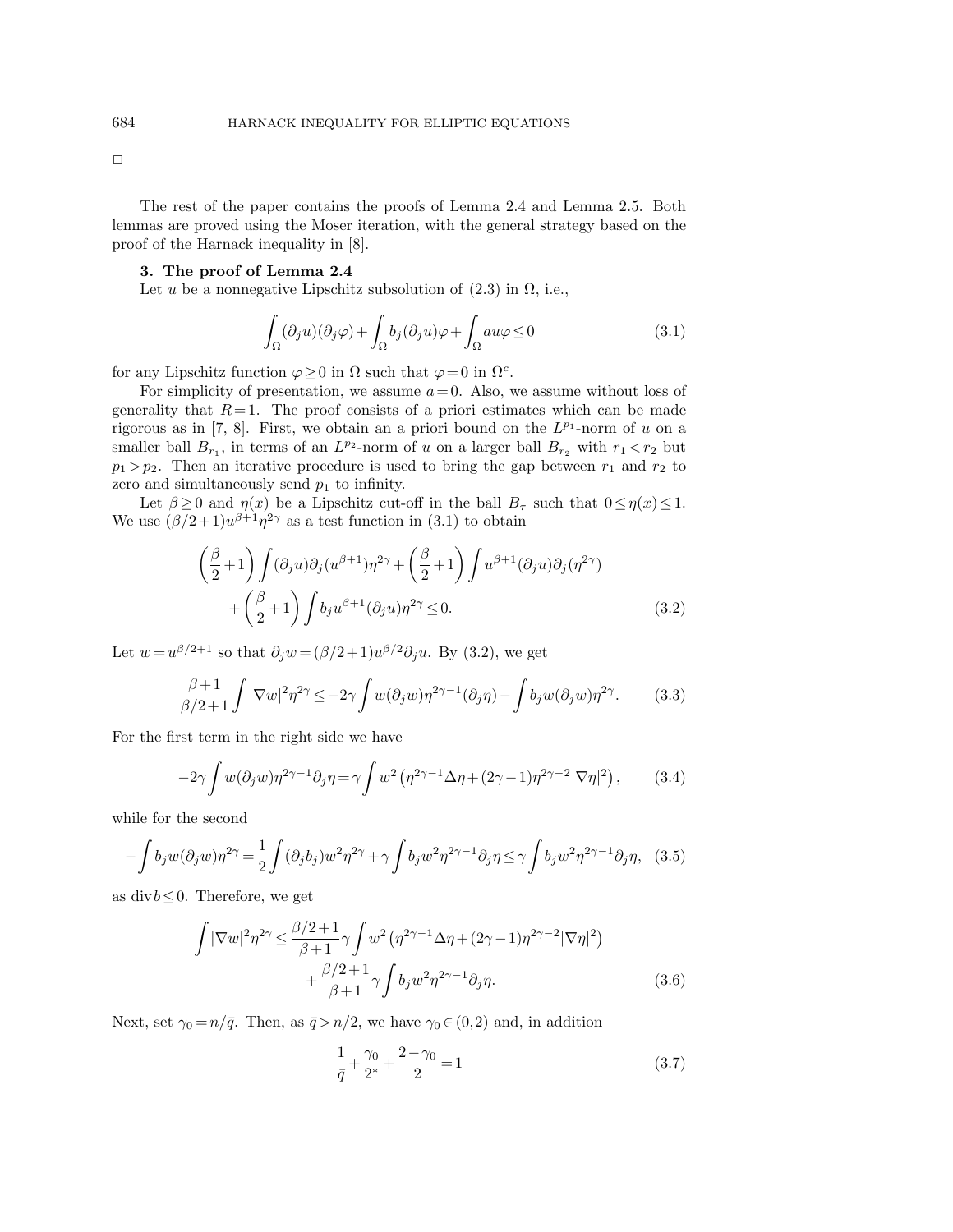for  $n\geq 3$  where  $2^* = 2n/(n-2)$ . If  $n=2$  then we may choose  $2^* > 2\bar{q}/(\bar{q}-1)$  arbitrarily and  $\gamma_0 = (\bar{q}(1/2 - 1/2^*))^{-1}$  so that  $\gamma_0 \in (0, 2)$  and  $(3.7)$  are also satisfied.

Let  $\gamma = 1/(2-\gamma_0)$  so that  $\gamma\gamma_0 = 2\gamma - 1$ . Then, by Hölder's inequality we have using (3.7)

$$
\int b_j w^2 \eta^{2\gamma - 1} \partial_j \eta \le \int |b_j| |w \eta^{\gamma}|^{\gamma_0} |w|^{2 - \gamma_0} |\partial_j \eta|
$$
\n
$$
\le \|b\|_{L^{\bar{q}}} \|w \eta^{\gamma}\|_{L^{2*}}^{\gamma_0} \|w \nabla \eta\|^{1/(2 - \gamma_0)} \|_{L^{2}}^{2 - \gamma_0},
$$
\n(3.8)

as  $0 \leq \eta \leq 1$ . By the Gagliardo-Nirenberg inequality, this leads to

$$
\int b_j w^2 \eta^{2\gamma - 1} \partial_j \eta \le \frac{1}{2} \|\nabla(w\eta^{\gamma})\|_{L^2}^2 + C \|b\|_{L^q}^{2/(2-\gamma_0)} \|w|\nabla\eta|^{1/(2-\gamma_0)}\|_{L^2}^2. \tag{3.9}
$$

By  $(3.6), (3.4), \text{ and } (3.9), \text{ we obtain}$ 

$$
\int |\nabla(u^{\beta/2+1}\eta^{\gamma})|^2 \le C \int u^{\beta+2}\eta^{2\gamma-1} |\Delta \eta| + C \int u^{\beta+2}\eta^{2\gamma-2} |\nabla \eta|^2
$$
  
+  $C \|b\|_{L^q}^{2/(2-\gamma_0)} \|u^{\beta/2+1}(\nabla \eta)^{1/(2-\gamma_0)}\|_{L^2}^2.$  (3.10)

By Sobolev embedding used in the left side of (3.10), we get

$$
||u^{\beta/2+1}\eta^{\gamma}||_{L^{2\chi}} \leq C\left(\int u^{\beta+2}\eta^{2\gamma-1}|\Delta\eta|\right)^{1/2} + C\left(\int u^{\beta+2}\eta^{2\gamma-2}|\nabla\eta|^{2}\right)^{1/2} + C||b||_{L^{q}}^{1/(2-\gamma_{0})}||u^{\beta/2+1}(\nabla\eta)^{1/(2-\gamma_{0})}||_{L^{2}},
$$
\n(3.11)

where  $\chi = n/(n-2)$  if  $n \ge 3$  and  $\chi > 2$  is arbitrary if  $n = 2$ . Now, let  $\eta \in C_0^{\infty}(\Omega)$  be such that  $\eta \equiv 1$  in  $B_{r_{i+1}}$ ,  $\eta \equiv 0$  in  $B_{r_i}^c$ ,  $|\nabla \eta| \le C/(r_i - r_{i+1})$ , and  $|\Delta \eta| \le C/(r_i - r_{i+1})^2$ . Then we have

$$
||u^{\beta/2+1}||_{L^{2\chi}(B_{r_{i+1}})} \leq \frac{C}{r_i - r_{i+1}} ||u^{\beta/2+1}||_{L^2(B_{r_i})} + \frac{C}{(r_i - r_{i+1})^{1/(2-\gamma_0)}} ||b||_{L^q(B_{r_i})}^{1/(2-\gamma_0)} ||u^{\beta/2+1}||_{L^2(B_{r_i})}.
$$
 (3.12)

The main point of (3.12) is that, since  $\chi > 1$ , we have a bound on a higher norm of  $u$  on a smaller ball in terms of the lower norm of  $u$  on a larger ball. We now apply the estimate (3.12) iteratively on pairs of balls  $B_{r_{i+1}} \subset B_{r_i}$ , and also let  $\beta_i \to +\infty$ . More precisely, we choose  $\beta_i = 2(\chi^i - 1)$  and  $r_i = \theta + (\tau - \theta)2^{-i}$  for  $i = 0, 1, 2, \dots$ , so that  $r_i - r_{i+1} = (\tau - \theta)2^{-(i+1)}$ . We obtain

$$
\|u\|_{L^{2\chi^{i+1}}(B_{r_{i+1}})}
$$
\n
$$
\leq \left(\frac{C2^{i+1}}{\tau-\theta} + \left(\frac{C2^{i+1}}{\tau-\theta} \|b\|_{L^{\bar{q}}(B_{r_i})}\right)^{1/(2-\gamma_0)}\right)^{1/\chi^{i}} \|u\|_{L^{2\chi^{i}}(B_{r_i})}
$$
\n
$$
\leq C^{1/\chi^{i}} 2^{(i+1)/(\gamma_1\chi^{i})} \left((\tau-\theta)^{-1} + \left((\tau-\theta)^{-1} \|b\|_{L^{\bar{q}}(B_{r_i})}\right)^{1/(2-\gamma_0)}\right)^{1/\chi^{i}} \|u\|_{L^{2\chi^{i}}(B_{r_i})},
$$
\n(3.13)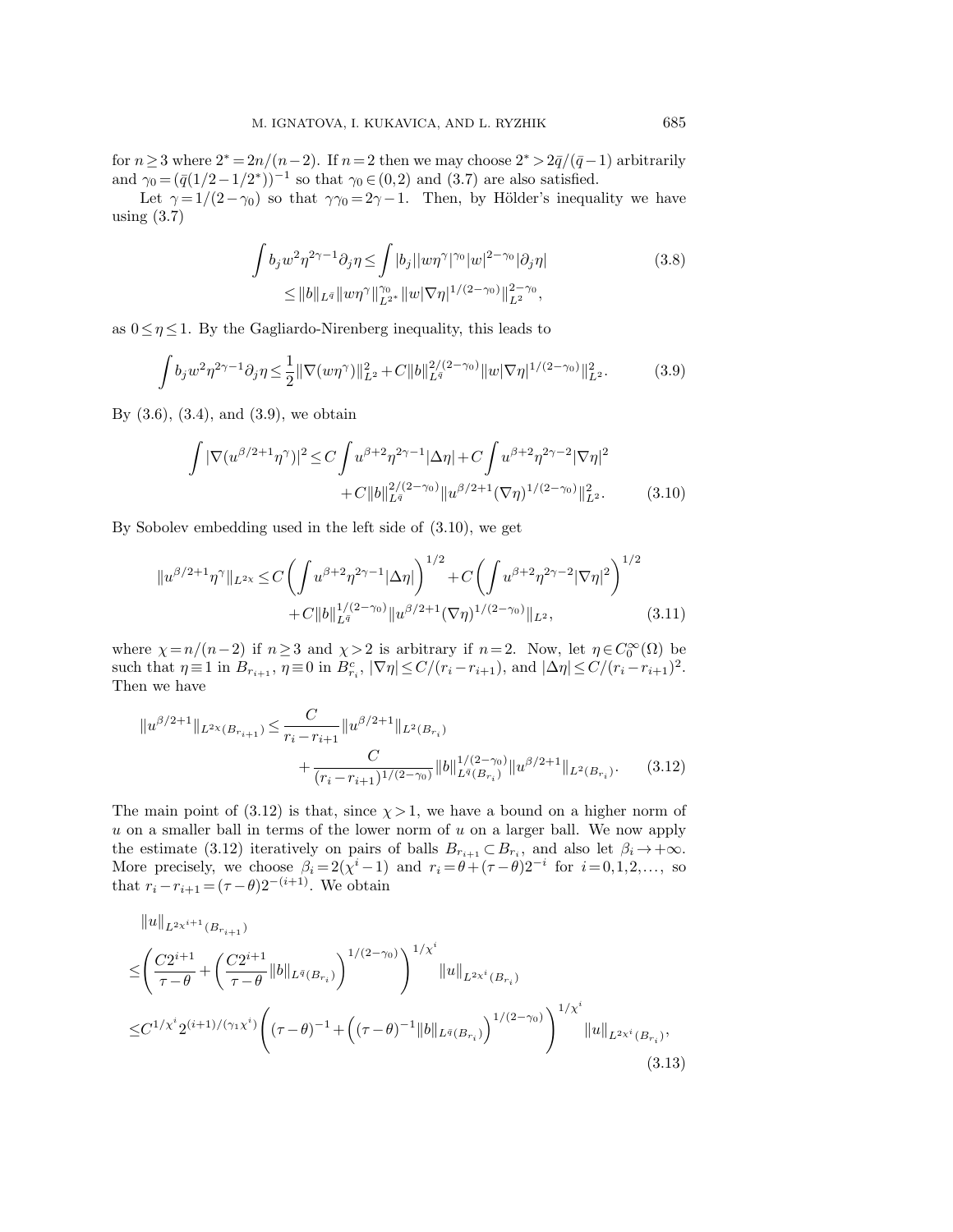where  $\gamma_1 = \min\{2-\gamma_0, 1\}$ . By iteration, letting  $i \to +\infty$ , we conclude that the estimate (2.4) holds for  $p \geq 2$ .

Now, let  $p \in (0,2)$ . We have just shown that

$$
\sup_{B_{\theta}} u \le C \left( (\tau - \theta)^{-1} + \left( (\tau - \theta)^{-1} \| b \|_{L^{\bar{q}}(B_{\tau})} \right)^{1/(2-\gamma_0)} \right)^{n/2} \| u \|_{L^{2}(B_{\tau})}
$$
\n
$$
\le C \left( (\tau - \theta)^{-1} + \left( (\tau - \theta)^{-1} \| b \|_{L^{\bar{q}}(B_{\tau})} \right)^{1/(2-\gamma_0)} \right)^{n/2} \| u \|_{L^{\infty}(B_{\tau})}^{1-p/2} \| u \|_{L^{p}(B_{\tau})}^{p/2}, \quad (3.14)
$$

which leads to

$$
\sup_{B_{\theta}} u \leq \frac{1}{2} ||u||_{L^{\infty}(B_{\tau})} + C \left( (\tau - \theta)^{-1} + ((\tau - \theta)^{-1} ||b||_{L^{\bar{q}}(B_{\tau})})^{1/(2-\gamma_0)} \right)^{n/p} ||u||_{L^{p}(B_{\tau})}.
$$

A standard iteration argument (cf. [8, Lemma 4.3]) then implies

$$
\sup_{B_{\theta}} u \le C \left( (\tau - \theta)^{-1} + \left( (\tau - \theta)^{-1} ||b||_{L^{\bar{q}}(B_{\tau})} \right)^{1/(2-\gamma_0)} \right)^{n/p} ||u||_{L^{p}(B_{\tau})},
$$
(3.15)

and the proof of Lemma 2.4 is complete.  $\Box$ 

4. Proof of Lemma 2.5

We assume without loss of generality that  $R = 1$ . The proof is similar in spirit to that of Lemma 2.4: We obtain an a priori bound and use it iteratively.

Let  $u$  be a nonnegative Lipschitz supersolution to  $(1.1)$ . We assume without loss of generality that  $u > 0$ , and consider  $v = 1/u$ . The function v satisfies

$$
-\Delta v + b \cdot \nabla v - av \le 0 \quad \text{in } \Omega,
$$
\n(4.1)

or equivalently

$$
\int (\partial_j v)(\partial_j \varphi) + \int b_j (\partial_j v) \varphi - \int a v \varphi \le 0 \tag{4.2}
$$

for any function  $\varphi \in C_0^{\infty}(\Omega)$  such that  $\varphi \geq 0$  in  $\Omega$ . By Lemma 2.4, it follows that for any  $0 < \theta < \tau < 1$  and  $p > 0$ , we have

$$
\sup_{B_{\theta}} v \le C ||v||_{L^{p}(B_{\tau})}
$$
\n(4.3)

with  $C = C(n, p, q, \bar{q}, \tau, \theta, M_1)$ . Therefore, we have

$$
\inf_{B_{\theta}} u \ge \frac{1}{C} \left( \int_{B_{\tau}} u^{-p} \int_{B_{\tau}} u^{p} \right)^{-1/p} \left( \int_{B_{\tau}} u^{p} \right)^{1/p} . \tag{4.4}
$$

We claim that there exists  $p_0 > 0$  such that

$$
\int_{B_{\tau}} u^{-p_0} \int_{B_{\tau}} u^{p_0} \le C \tag{4.5}
$$

with a constant  $C = C(n,q,\bar{q},\tau,M_1)$ , which would finish the proof of Lemma 2.5.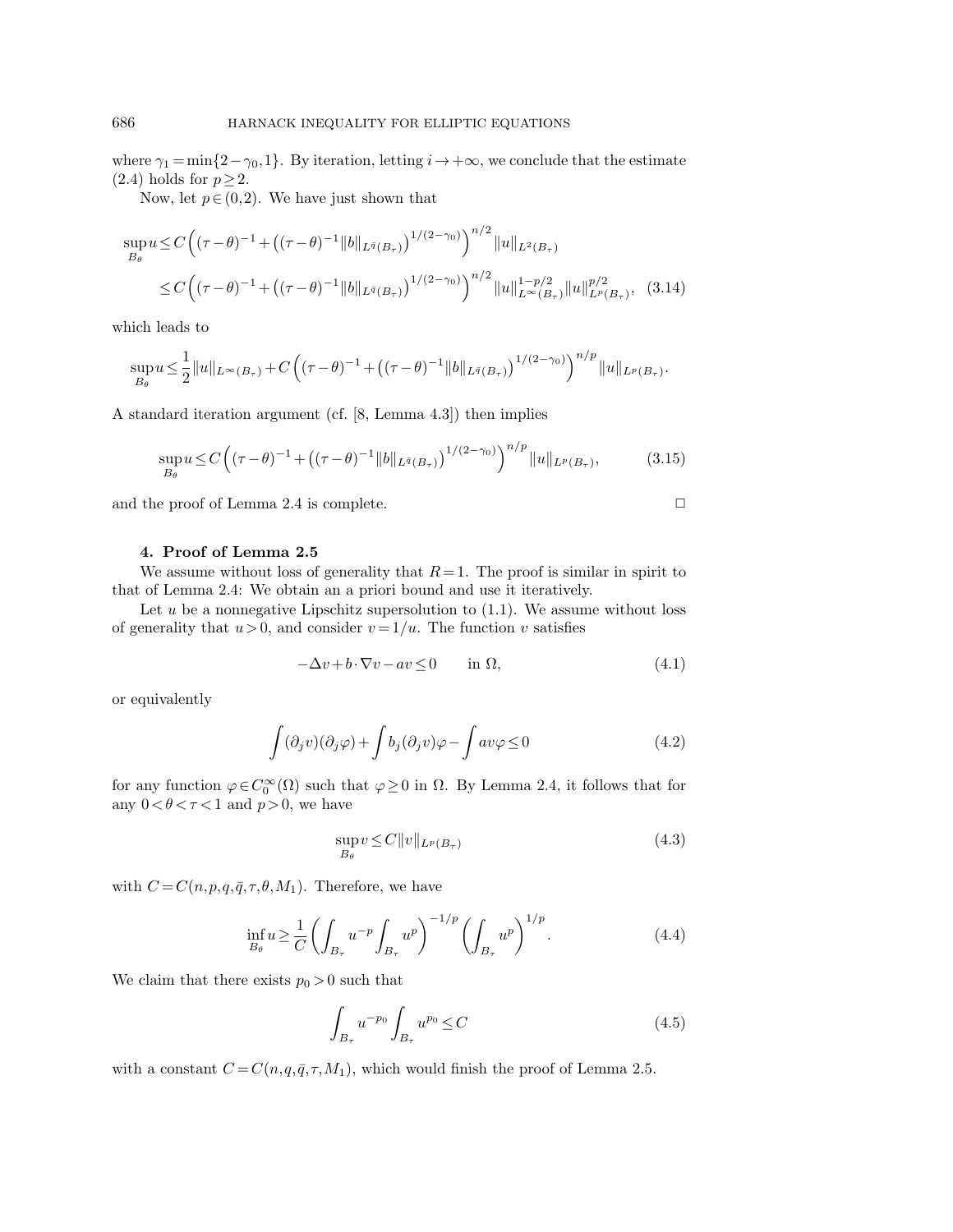Reduction to an exponential bound. In order to prove (4.5) for some sufficiently small  $p_0 > 0$ , denote

$$
(\log u)_{B_{\tau}} = \frac{1}{|B_{\tau}|} \int_{B_{\tau}} \log u,
$$

and set

$$
w = \log u - (\log u)_{B_{\tau}}.\tag{4.6}
$$

We shall show that there exists  $p_0 > 0$  such that

$$
\int_{B_{\tau}} e^{p_0|w|} \le C,\tag{4.7}
$$

where  $C = C(\tau)$ , which in turn implies (4.5). Indeed, if we assume that (4.7) holds, then

$$
\int_{B_{\tau}} e^{p_0(\log u - (\log u)_{B_{\tau}})} \leq C \tag{4.8}
$$

and

$$
\int_{B_{\tau}} e^{-p_0(\log u - (\log u)_{B_{\tau}})} \leq C.
$$
\n(4.9)

Therefore, we have  $e^{-p_0(\log u)_{B_{\tau}}} \int_{B_{\tau}} e^{p_0 \log u} \leq C$  and  $e^{p_0(\log u)_{B_{\tau}}} \int_{B_{\tau}} e^{-p_0 \log u} \leq C$ . Multiplying these two inequalities then leads to (4.5).

An  $L^2$ -bound for w. We now prove (4.7). First, we establish bounds on the  $L^2$ -norm of w. The function w satisfies

$$
|\nabla w|^2 \le -\Delta w + b \cdot \nabla w + a \qquad \text{in } B_1. \tag{4.10}
$$

Fix  $\tau \in (0,1)$ , and let  $(1+\tau)/2 \le r_1 < r_2 \le 1$ . Also, let  $\eta \in C_0^1(\Omega)$  with  $0 \le \eta \le 1$  be a cutoff such that  $\eta \equiv 1$  on  $B_{r_1}$ ,  $\eta \equiv 0$  on  $B_{r_2}^c$ , and  $|\nabla \eta| \le C/(r_2 - r_1)$ . Multiplying (4.10) by  $\eta^2$  and integrating over  $B_1$ , we obtain

$$
\int_{B_1} |\nabla w|^2 \eta^2 \le 2 \int_{B_1} (\partial_j w) \eta (\partial_j \eta) + \int_{B_1} b_j (\partial_j w) \eta^2 + \int_{B_1} a \eta^2
$$
  
\n
$$
\le 2 \|\eta \nabla w\|_{L^2} \|\nabla \eta\|_{L^2} + \int_{B_1} b_j (\partial_j w) \eta^2 + \|a\|_{L^q} \|\eta^2\|_{L^{q'}},
$$
\n(4.11)

where  $1/q + 1/q' = 1$ . Integrating by parts in the drift term and using div $b=0$  gives

$$
\int_{B_1} b_j \partial_j w \eta^2 = -2 \int_{B_1} b_j w \eta \partial_j \eta \le 2 \|b\|_{L^{\bar{q}}} \|w\eta\|_{L^{\bar{q}'}} \|\nabla \eta\|_{L^\infty},
$$
\n(4.12)

where  $1/\bar{q}+1/\bar{q}'=1$ . By the Gagliardo-Nirenberg inequality, we have

$$
||w\eta||_{L^{q'}} \le C||w\eta||_{L^{2}}^{1-\alpha} ||\nabla(w\eta)||_{L^{2}}^{\alpha}, \qquad (4.13)
$$

with  $\alpha = n/2 - n/\bar{q}'$  if  $\bar{q}' \geq 2$  and  $\alpha = 0$  otherwise. Using Young's inequality and

$$
\|\nabla(w\eta)\|_{L^2}^{\alpha} \le C \|\eta \nabla w\|_{L^2}^{\alpha} + C \|w \nabla \eta\|_{L^2}^{\alpha},\tag{4.14}
$$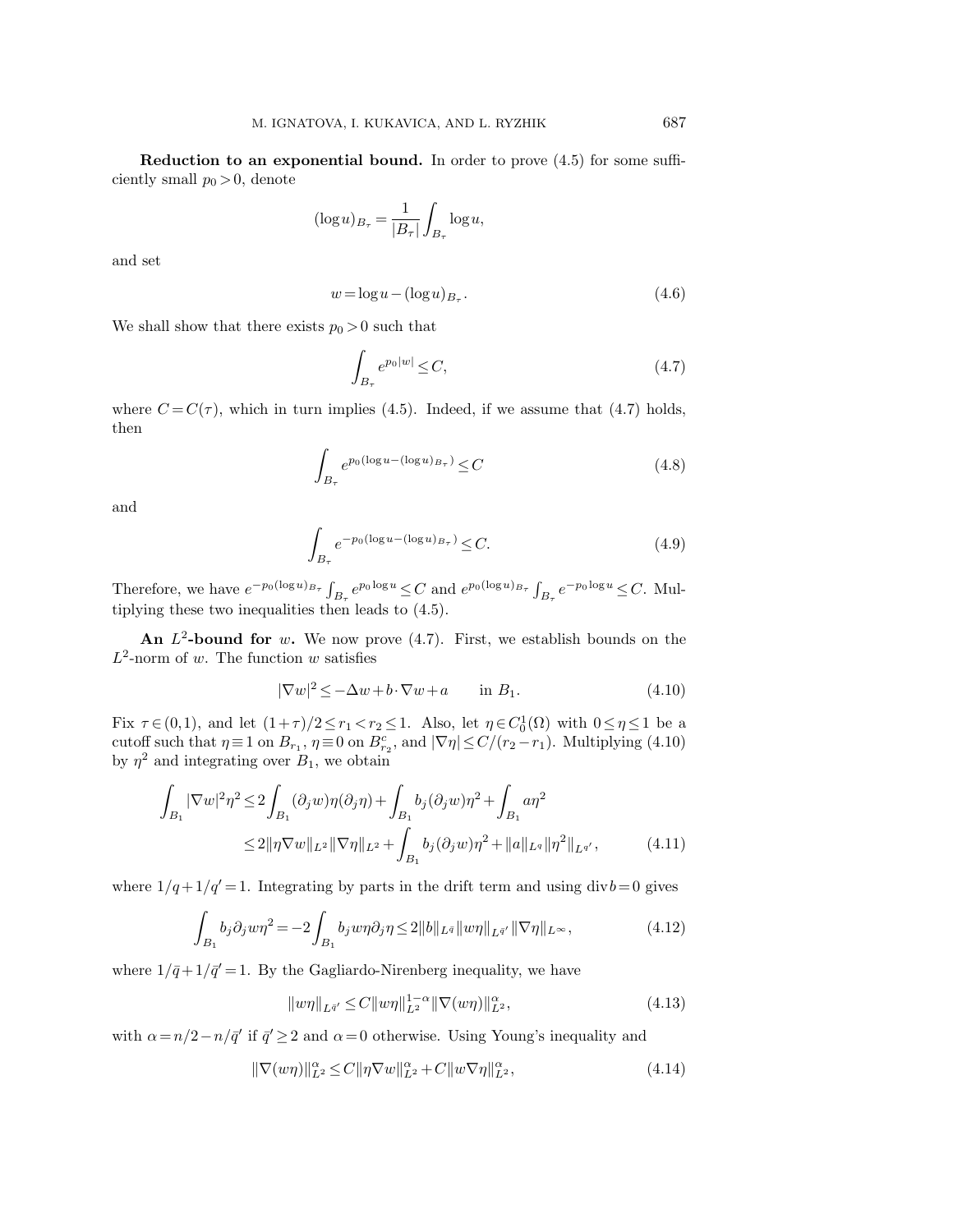we obtain

$$
\int_{B_1} b_j \partial_j w \eta^2 \leq \frac{1}{4} \|\eta \nabla w\|_{L^2}^2 + C \|b\|_{L^{\bar{q}}}^{2/(2-\alpha)} \|w\eta\|_{L^2}^{(2-\alpha)/(2-\alpha)} \|\nabla \eta\|_{L^\infty}^{2/(2-\alpha)} + C \|b\|_{L^{\bar{q}}} \|w\eta\|_{L^2}^{1-\alpha} \|w\nabla \eta\|_{L^2}^{2} \|\nabla \eta\|_{L^\infty}.
$$
\n(4.15)

From  $(4.11)$  and  $(4.15)$ , it follows that

$$
\|\eta \nabla w\|_{L^{2}}^{2} \leq \frac{1}{2} \|\eta \nabla w\|_{L^{2}}^{2} + \frac{C}{(r_{2} - r_{1})^{2}} + \frac{C}{(r_{2} - r_{1})^{2/(2-\alpha)}} \|\phi\|_{L^{q}}^{2/(2-\alpha)} \|w\eta\|_{L^{2}}^{(2-2\alpha)/(2-\alpha)} + \frac{C}{(r_{2} - r_{1})^{1+\alpha}} \|\phi\|_{L^{q}} \|w\|_{L^{2}} + C \|a\|_{L^{q}}.
$$
\n(4.16)

Absorbing the factor  $\|\eta \nabla w\|_{L^2}^2$  and using Young's inequality, we get

$$
\|\nabla w\|_{L^{2}(B_{r_{1}})}^{2} \leq \frac{1}{2} \|w\|_{L^{2}(B_{r_{2}})}^{2} + \frac{C}{(r_{2}-r_{1})^{2+2\alpha}} \|b\|_{L^{q}}^{2} + C \|a\|_{L^{q}} + \frac{C}{(r_{2}-r_{1})^{2}} \leq \frac{1}{2} \|w\|_{L^{2}(B_{r_{2}})}^{2} + \frac{CM_{1}}{(r_{2}-r_{1})^{2+2\alpha}},
$$
\n(4.17)

where  $M_1 = 1 + ||a||_{L^q(B_1)} + ||b||_{L^{\bar{q}}(B_1)}^2$ . Now, since

$$
\int_{B_{\tau}}w=0,
$$

by the Poincaré inequality and  $(4.17)$ , we obtain

$$
\|\nabla w\|_{L^2(B_{r_1})}^2 \le \frac{1}{2} \|\nabla w\|_{L^2(B_{r_2})}^2 + \frac{CM_1}{(r_2 - r_1)^{2+2\alpha}} \tag{4.18}
$$

for all  $(1+\tau)/2 \leq r_1 < r_2 \leq 1$ , which implies (cf. [8, Lemma 4.3])

$$
\int_{B_{(1+\tau)/2}} |\nabla w|^2 \le C_\tau M_1,\tag{4.19}
$$

where the constant  $C_{\tau}$  depends on  $\tau \in (0,1)$ . Also, since  $(1+\tau)/2 \geq \tau$ , we conclude by the Poincaré inequality

$$
\int_{B_{(1+\tau)/2}} w^2 \le C \int_{B_{(1+\tau)/2}} |\nabla w|^2 \le C_\tau M_1. \tag{4.20}
$$

Bounds on the higher norms of w. Next, we need to estimate  $\int_{B_{\tau}} |w|^{\beta}$  for all  $\beta \geq 1$ . As in the proof of Lemma 2.4 the idea is to bound first the higher norms of  $w$  on smaller balls in terms of the lower norms of  $w$  on larger balls and then use the iteration process.

We multiply (4.10) by  $|w|^{2\beta} \eta^{2\gamma}$  and integrate over  $B_1$  in order to obtain

$$
\int_{B_1}|w|^{2\beta}|\nabla w|^2\eta^{2\gamma}\leq 2\beta\int_{B_1}|w|^{2\beta-2}w|\nabla w|^2\eta^{2\gamma}+2\gamma\int_{B_1}|w|^{2\beta}(\partial_j w)\eta^{2\gamma-1}(\partial_j \eta)
$$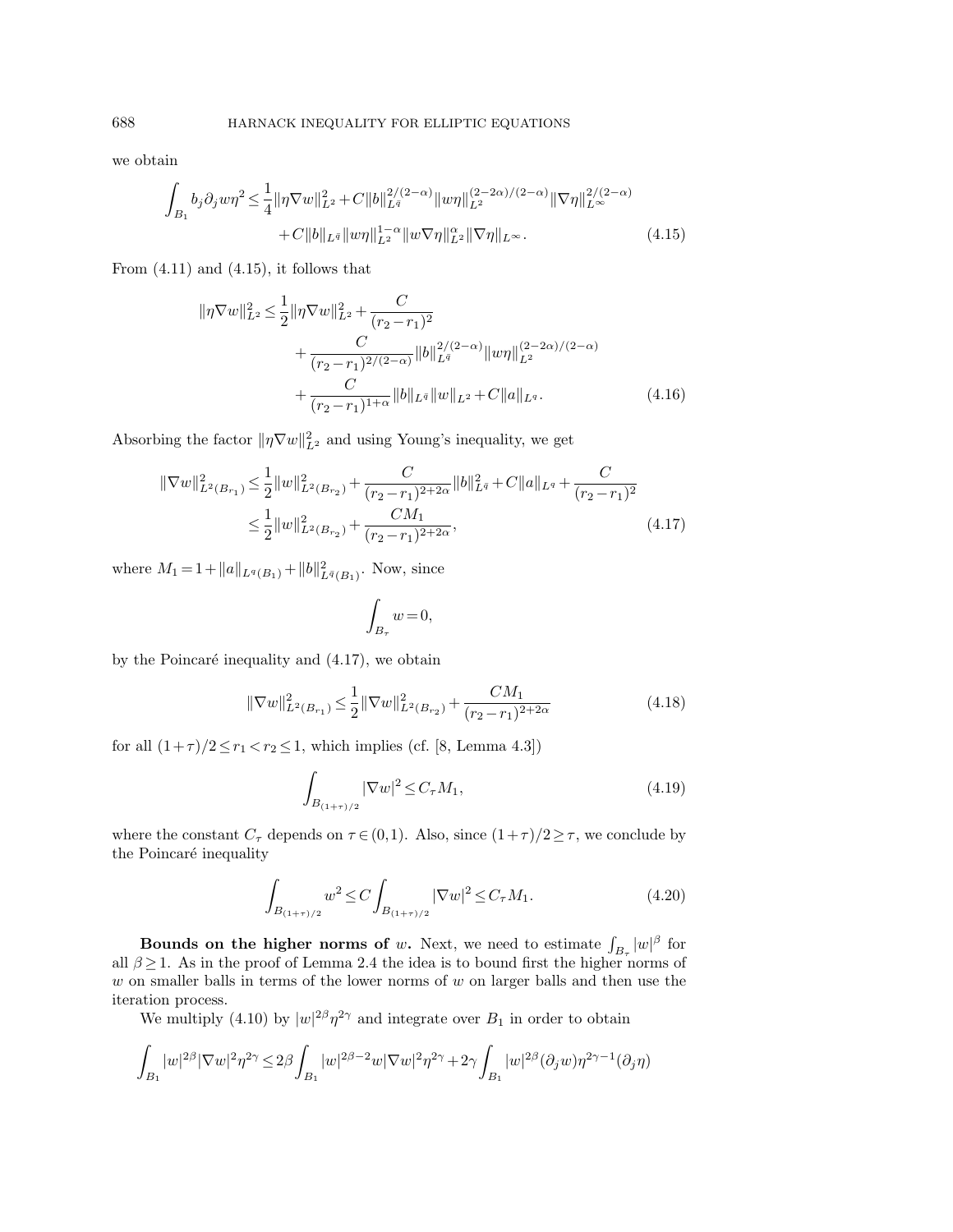$$
-\frac{2\gamma}{2\beta+1}\int_{B_1} b_j |w|^{2\beta} w \eta^{2\gamma-1}(\partial_j \eta) + \int_{B_1} a |w|^{2\beta} \eta^{2\gamma}.
$$
 (4.21)

Here we utilized div $b=0$  and  $\partial_i |w|=w\partial_i w/|w|$ . For the first term on the right side of (4.21) we use

$$
2\beta|w|^{2\beta - 1} \le \frac{1}{4}|w|^{2\beta} + (8\beta)^{2\beta},\tag{4.22}
$$

while for the second

$$
2\gamma \int_{B_1} |w|^{2\beta} (\partial_j w) \eta^{2\gamma - 1} (\partial_j \eta)
$$
  
\n
$$
\leq \frac{1}{4} \int_{B_1} |w|^{2\beta} |\nabla w|^2 \eta^{2\gamma} + C\gamma^2 \int_{B_1} |w|^{2\beta} \eta^{2\gamma - 2} |\nabla \eta|^2.
$$
\n(4.23)

This leads to

$$
\int_{B_1} |w|^{2\beta} |\nabla w|^2 \eta^{2\gamma} \le C(8\beta)^{2\beta} \int_{B_1} |\nabla w|^2 \eta^{2\gamma} + C\gamma^2 \int_{B_1} |w|^{2\beta} \eta^{2\gamma - 2} |\nabla \eta|^2
$$
  
+ 
$$
\frac{C\gamma}{\beta + 1} \int_{B_1} |b| |w|^{2\beta + 1} \eta^{2\gamma - 1} |\nabla \eta| + C \int_{B_1} |a| |w|^{2\beta} \eta^{2\gamma}.
$$
 (4.24)

Let  $\tau \le r < R \le (1+\tau)/2$ . We now choose a cutoff  $\eta \in C_0^1(\Omega)$  with  $0 \le \eta \le 1$  such that  $\eta \equiv 1$  on  $B_r$ ,  $\eta \equiv 0$  on  $B_R^c$ , and  $|\nabla \eta| \le C/(R-r)$ . By (4.17), we have for the first term on the right side of (4.24)

$$
(8\beta)^{2\beta} \int_{B_1} |\nabla w|^2 \eta^{2\gamma} \le (8\beta)^{2\beta} \int_{B_{(1+\tau)/2}} |\nabla w|^2 \le C_\tau (8\beta)^{2\beta} M_1. \tag{4.25}
$$

On the other hand, for the left side of (4.24), we use

$$
\left|\nabla(|w|^{\beta+1}\eta^{\gamma})\right|^2 \le 2\gamma^2|w|^{2\beta+2}\eta^{2\gamma-2}|\nabla\eta|^2 + 2(\beta+1)^2|w|^{2\beta}|\nabla w|^2\eta^{2\gamma}.\tag{4.26}
$$

Hence, we obtain

$$
\int_{B_1} \left| \nabla (|w|^{\beta+1} \eta^{\gamma}) \right|^2 \leq C \gamma^2 \int_{B_1} |w|^{2\beta+2} \eta^{2\gamma-2} |\nabla \eta|^2 + C(\beta+1)^2 (8\beta)^{2\beta} M_1
$$

$$
+ C \gamma^2 (\beta+1)^2 \int_{B_1} |w|^{2\beta} \eta^{2\gamma-2} |\nabla \eta|^2
$$

$$
+ C \gamma (\beta+1) \int_{B_1} |b| |w|^{2\beta+1} \eta^{2\gamma-1} |\nabla \eta|
$$

$$
+ C(\beta+1)^2 \int_{B_1} |a| |w|^{2\beta} \eta^{2\gamma}.
$$
(4.27)

For the third term on the right side we utilize

$$
(\beta+1)^2|w|^{2\beta} \le \frac{(\beta+1)^{2\beta+2}}{\beta+1} + \frac{(|w|^{2\beta})^{(\beta+1)/\beta}}{(\beta+1)/\beta} \le (8\beta)^{2\beta} + |w|^{2\beta+2},\tag{4.28}
$$

which gives

$$
C\gamma^2(\beta+1)^2\int_{B_1}|w|^{2\beta}\eta^{2\gamma-2}|\nabla\eta|^2
$$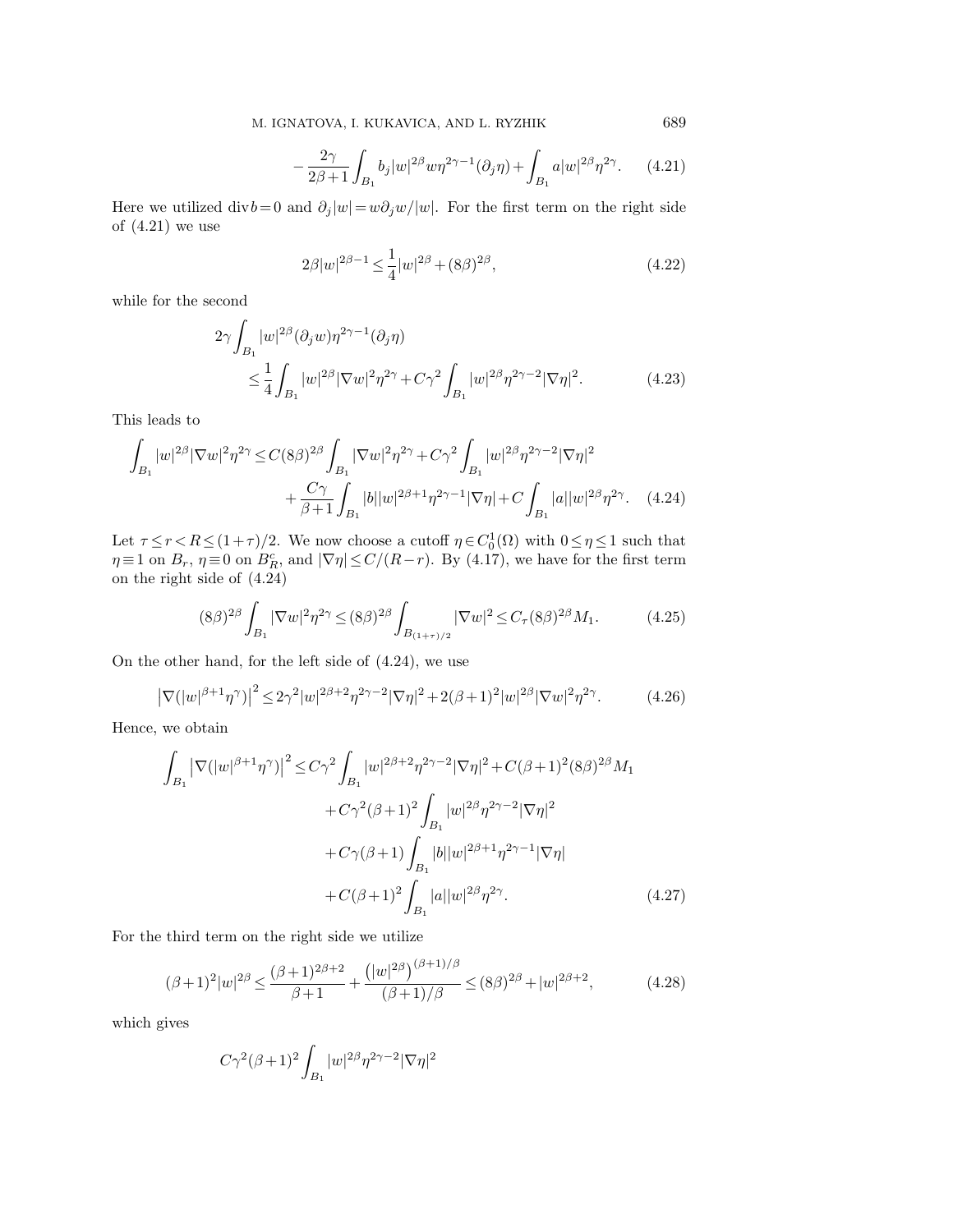$$
\leq C(8\beta)^{2\beta}\gamma^2 \int_{B_1} \eta^{2\gamma-2} |\nabla \eta|^2 + C\gamma^2 \int_{B_1} |w|^{2\beta+2} \eta^{2\gamma-2} |\nabla \eta|^2
$$
  

$$
\leq \frac{C(8\beta)^{2\beta}\gamma^2 M_1}{(R-r)^2} + C\gamma^2 \int_{B_1} |w|^{2\beta+2} \eta^{2\gamma-2} |\nabla \eta|^2,
$$
 (4.29)

as  $M_1 \geq 1$ . The last two terms in (4.27) are estimated as follows. First, we have

$$
\int_{B_1} |a| |w|^{2\beta} \eta^{2\gamma} = \int_{B_1} |a| (|w|^{\beta+1} \eta^{\gamma})^{2\beta/(\beta+1)} \eta^{2\gamma/(\beta+1)} \leq ||a||_{L^q} |||w|^{\beta+1} \eta^{\gamma} ||_{L^{2\beta q' / (\beta+1)}}^{2\beta/(\beta+1)},
$$
\n(4.30)

where  $1/q + 1/q' = 1$ . Now, we use the Gagliardo-Nirenberg inequality

$$
\| |w|^{\beta+1} \eta^{\gamma} \|_{L^{2\beta q'/(\beta+1)}} \leq C \| |w|^{\beta+1} \eta^{\gamma} \|_{L^{2}}^{1-\alpha} \| \nabla (|w|^{\beta+1} \eta^{\gamma}) \|_{L^{2}}^{\alpha} \tag{4.31}
$$

with  $\alpha = n/2 - n/(2\beta q'/(\beta + 1))$  if  $2\beta q'/(\beta + 1) \geq 2$ , and  $\alpha = 0$  otherwise. Note that by the assumption  $q > n/2$  we have  $\alpha < 1$ . If  $\alpha > 0$  we obtain by Young's inequality

$$
\int_{B_1} |a||w|^{2\beta} \eta^{2\gamma} \leq C \|a\|_{L^q} \|w|^{\beta+1} \eta^{\gamma}\|_{L^2}^{2(1-\alpha)\beta/(\beta+1)} \|\nabla (|w|^{\beta+1} \eta^{\gamma})\|_{L^2}^{2\alpha\beta/(\beta+1)}
$$
\n
$$
\leq \left(\frac{1}{(2(\beta+1))^{2\alpha\beta/(\beta+1)}} \|\nabla (|w|^{\beta+1} \eta^{\gamma})\|_{L^2}^{2\alpha\beta/(\beta+1)}\right)^{(\beta+1)/\alpha\beta}
$$
\n
$$
+ C \left((2(\beta+1))^{2\alpha\beta/(\beta+1)} \|a\|_{L^q} \|w|^{\beta+1} \eta^{\gamma}\|_{L^2}^{2(1-\alpha)\beta/(\beta+1)}\right)^{(\beta+1)/(\beta(1-\alpha)+1)} . \tag{4.32}
$$

If  $\alpha = 0$  the same inequality holds with the first term on the far right side omitted. As  $\alpha \in [0,1)$  and  $2\alpha\beta/(\beta+1) \leq 2$ , this implies

$$
\int_{B_1} |a| |w|^{2\beta} \eta^{2\gamma} \le \frac{1}{(2(\beta+1))^2} \|\nabla (|w|^{\beta+1} \eta^{\gamma})\|_{L^2}^2 + C(\beta+1)^{2\alpha_1} \|a\|_{L^q}^{\alpha_1} \|w|^{\beta+1} \eta^{\gamma}\|_{L^2}^{\alpha_2}.
$$
\n(4.33)

Here we denoted  $\alpha_1 = (\beta + 1)/(\beta(1-\alpha)+1)$  and  $\alpha_2 = 2\beta(1-\alpha)/(\beta(1-\alpha)+1)$ . Observe that  $\alpha_1 \geq 1$  and  $\alpha_1$  is smaller than a constant independent of  $\beta$ , while  $0 < \alpha_2 < 2$ with  $\alpha_2 \to 2$  as  $\beta \to \infty$ .

For the last remaining term in (4.27), we have

$$
C\gamma(\beta+1)\int_{B_1} |b||w|^{2\beta+1}\eta^{2\gamma-1}|\nabla\eta|
$$
  
= $C\gamma(\beta+1)\int_{B_1} |b| (|w|^{\beta+1}\eta^{\gamma})^{(2\beta+1)/(\beta+1)} \eta^{\gamma/(\beta+1)-1}|\nabla\eta|.$  (4.34)

Let us choose  $\gamma = \beta + 1$ . Then, the above expression becomes

$$
C\gamma(\beta+1)\int\limits_{B_1}|b|\left(|w|^{\beta+1}\eta^{\gamma}\right)^{(2\beta+1)/(\beta+1)}|\nabla\eta|
$$
  

$$
\leq C(\beta+1)^2\|b\|_{L^{\bar{q}}}\|w|^{\beta+1}\eta^{\gamma}\|_{L^{(2\beta+1)\bar{q}'/(\beta+1)}}^{(2\beta+1)/(\beta+1)}\|\nabla\eta\|_{L^{\infty}},
$$
(4.35)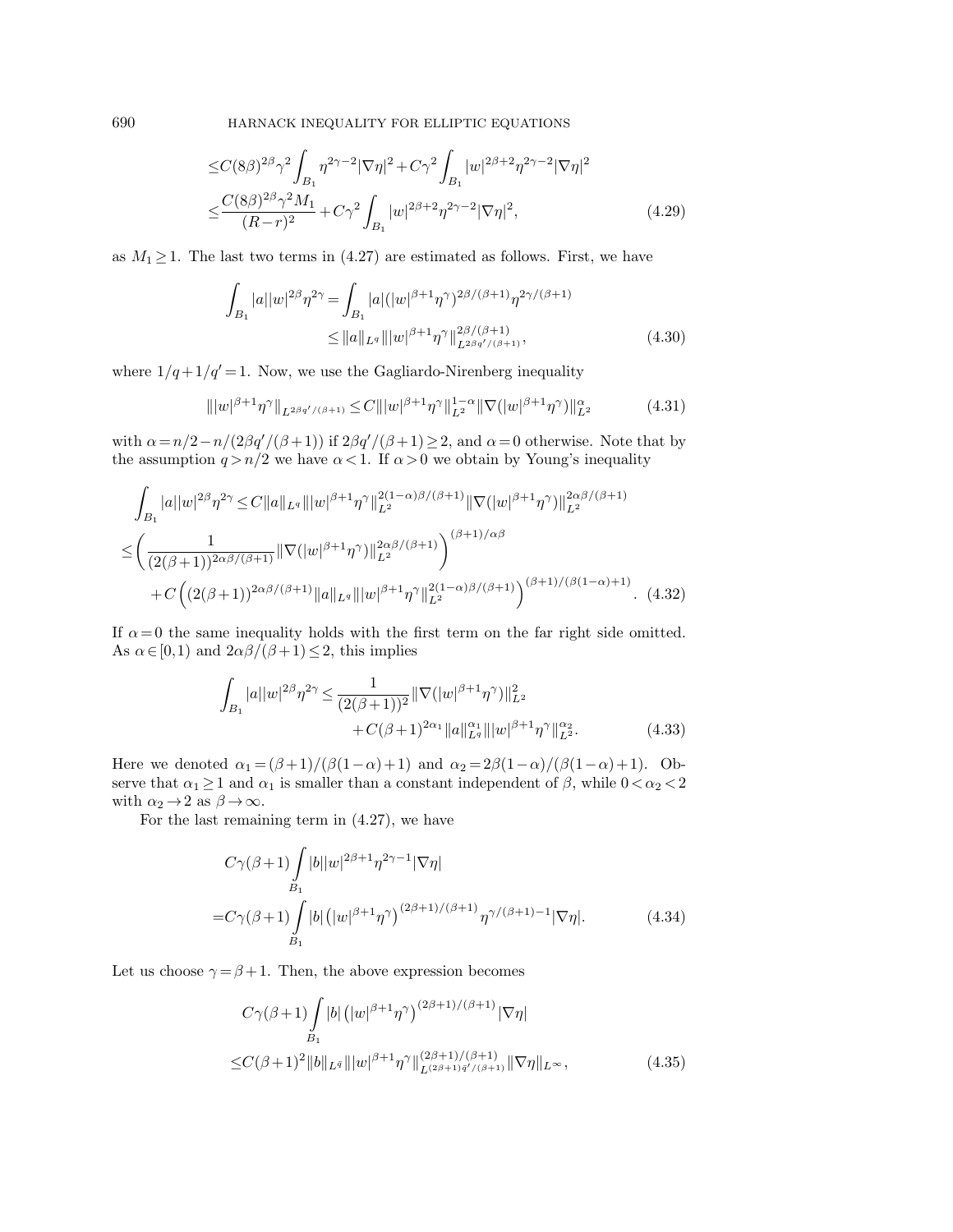where  $1/\bar{q}+1/\bar{q}'=1$ . Once again we apply the Gagliardo-Nirenberg inequality

$$
\| |w|^{\beta+1} \eta^{\gamma} \|_{L^{(2\beta+1)\bar{q}'/(\beta+1)}} \leq C \| |w|^{\beta+1} \eta^{\gamma} \|_{L^{2}}^{1-\bar{\alpha}} \| \nabla (|w|^{\beta+1} \eta^{\gamma}) \|_{L^{2}}^{\bar{\alpha}} \tag{4.36}
$$

with  $\bar{\alpha} = n/2 - n/((2\beta + 1)\bar{q}'/(\beta + 1))$  if  $(2\beta + 1)\bar{q}'/(\beta + 1) \ge 2$  and  $\bar{\alpha} = 0$  otherwise. Thus, by Young's inequality, we have

$$
C\gamma(\beta+1)\int_{B_1} |b| (|w|^{\beta+1}\eta^{\gamma})^{(2\beta+1)/(\beta+1)} |\nabla \eta|
$$
  
\n
$$
\leq C(\beta+1)^2 \|b\|_{L^{\bar{q}}}\| |w|^{\beta+1}\eta^{\gamma}\|_{L^2}^{(1-\bar{\alpha})(2\beta+1)/(\beta+1)}
$$
  
\n
$$
\times \|\nabla(|w|^{\beta+1}\eta^{\gamma})\|_{L^2}^{\bar{\alpha}(2\beta+1)/(\beta+1)} \|\nabla \eta\|_{L^{\infty}}
$$
  
\n
$$
\leq \frac{1}{4} \|\nabla(|w|^{\beta+1}\eta^{\gamma})\|_{L^2}^2 + \frac{C(\beta+1)^{2\bar{\alpha}_1}}{(R-r)^{\bar{\alpha}_1}} \|b\|_{L^{\bar{q}}}^{\bar{\alpha}_1}\| |w|^{\beta+1}\eta^{\gamma}\|_{L^2}^{\bar{\alpha}_2}.
$$
\n(4.37)

Here we denoted  $\bar{\alpha}_1 = (2\beta + 2)/(2\beta(1-\bar{\alpha})+2-\bar{\alpha})$  and  $\bar{\alpha}_2 = 2(2\beta+1)(1-\bar{\alpha})/(2\beta(1-\bar{\alpha}))$  $\bar{\alpha}$ )+ 2− $\bar{\alpha}$ ). Note that, as in (4.31), we have  $\bar{\alpha}_1 \geq 1$  and  $\bar{\alpha}_1$  is less than a constant independent of  $\beta$ , while  $0 < \bar{\alpha}_2 < 2$ , and  $\bar{\alpha}_2 \rightarrow 2$  when  $\beta \rightarrow \infty$ .

Putting together (4.27), (4.29), (4.31), and (4.37), we obtain

$$
\|\nabla(|w|^{\beta+1}\eta^{\gamma})\|_{L^{2}(B_{R})}^{2} \leq \frac{C(\beta+1)^{2}}{(R-r)^{2}}\|w|^{\beta+1}\|_{L^{2}(B_{R})}^{2} + \frac{C(\beta+1)^{2}(8\beta)^{2\beta}M_{1}}{(R-r)^{2}} + C(\beta+1)^{2\alpha_{1}+2}\|a\|_{L^{q}(B_{R})}^{\alpha_{1}}\|w|^{\beta+1}\|_{L^{2}(B_{R})}^{\alpha_{2}} + \frac{C(\beta+1)^{2\bar{\alpha}_{1}}}{(R-r)^{\bar{\alpha}_{1}}}\|b\|_{L^{q}(B_{R})}^{\bar{\alpha}_{1}}\|w|^{\beta+1}\|_{L^{2}(B_{R})}^{\bar{\alpha}_{2}}.
$$
\n(4.38)

Using Sobolev embedding, we may rewrite (4.38) in the form

$$
\| |w|^{\beta+1} \|_{L^{2\chi}(B_r)}^2 \le \frac{C(\beta+1)^{2\kappa} M_1^{\tilde{\alpha}}}{(R-r)^{\bar{\alpha}_1+2}} \left( \| |w|^{\beta+1} \|_{L^2(B_R)}^2 + (8\beta)^{2\beta} + \| |w|^{\beta+1} \|_{L^2(B_R)}^{\alpha_2} + \| |w|^{\beta+1} \|_{L^2(B_R)}^{\bar{\alpha}_2} \right) \tag{4.39}
$$

where  $\kappa = \max\{\alpha_1 + 1, \bar{\alpha}_1\}$ ,  $\tilde{\alpha} = \max\{\alpha_1, \bar{\alpha}_1/2\}$ , and  $\chi = n/(n-2)$  if  $n \ge 3$  and  $\chi > 1$  if  $n=2$ . The estimate (4.39) is analogous to (3.12): A higher norm of w on a smaller ball is bounded in terms of a lower norm of  $w$  on a larger ball.

The case  $0 \le \beta < 1$ . We now show that (4.39) remains valid for  $0 \le \beta < 1$  by considering two separate cases:  $0 \leq \beta < 1/2$  and  $1/2 \leq \beta < 1$ . The estimates obtained here are similar to the ones already derived for  $\beta \geq 1$ , and we point out only the main steps.

First, for  $0 \leq \beta < 1/2$ , we use as a test function  $(|w|^2 + 1)^{\beta - 1} w^2 \eta^{2\gamma}$  for (4.10) in order to obtain

$$
\int_{B_1} \frac{w^2 |\nabla w|^2}{(|w|^2 + 1)^{1-\beta}} \eta^{2\gamma} \le C \int_{B_1} \frac{w |\nabla w|^2}{(|w|^2 + 1)^{1-\beta}} \eta^{2\gamma} + 2\gamma \int_{B_1} \frac{w^2 \partial_j w}{(|w|^2 + 1)^{1-\beta}} \eta^{2\gamma - 1} \partial_j \eta
$$

$$
+ C\gamma \int_{B_1} |b| (|w|^2 + 1)^{\beta + 1/2} \eta^{2\gamma - 1} \partial_j \eta
$$

$$
+ \int_{B_1} |a| (|w|^2 + 1)^{\beta - 1} w^2 \eta^{2\gamma}
$$
(4.40)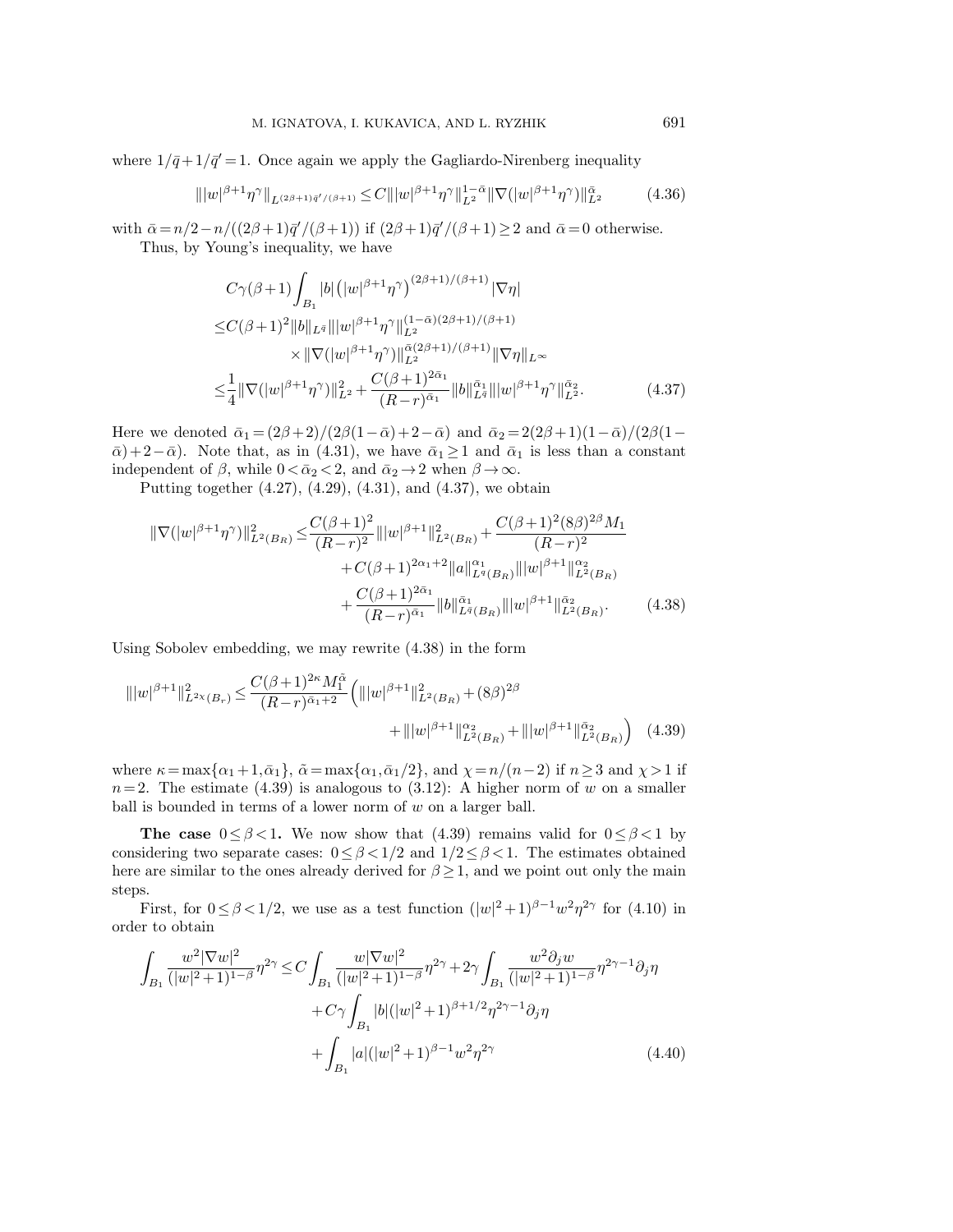where for the drift term we also utilized  $\mathrm{div} \, b\!=\!0$  and

$$
\int b_j \partial_j w(|w|^2 + 1)^{\beta - 1} w^2 \eta^{2\gamma} = \int b_j \partial_j \phi \eta^{2\gamma} = -2\gamma \int b_j \phi \eta^{2\gamma - 1} \partial_j \eta \tag{4.41}
$$

with  $\phi(x) = \int_0^x (y^2 + 1)^{\beta - 1} y^2 dy \leq C(x^2 + 1)^{\beta + 1/2}$ . Now, since  $w \leq (|w|^2 + 1)^{1-\beta}$  for  $0 <$  $\beta$  < 1/2, we have by (4.19)

$$
\int_{B_1} \frac{w|\nabla w|^2}{(|w|^2 + 1)^{1-\beta}} \eta^{2\gamma} \le \int_{B_1} |\nabla w|^2 \eta^{2\gamma} \le CM_1.
$$
\n(4.42)

For the second term on the right side of (4.40), we get

$$
2\gamma \int_{B_1} \frac{w^2 \partial_j w}{(|w|^2 + 1)^{1-\beta}} \eta^{2\gamma - 1} \partial_j \eta
$$
  
\n
$$
\leq \frac{1}{2} \int_{B_1} \frac{w^2 |\nabla w|^2}{(|w|^2 + 1)^{1-\beta}} \eta^{2\gamma} + C\gamma^2 \int_{B_1} \frac{w^2 \eta^{2\gamma - 2} |\nabla \eta|^2}{(|w|^2 + 1)^{1-\beta}}
$$
  
\n
$$
\leq \frac{1}{2} \int_{B_1} \frac{w^2 |\nabla w|^2}{(|w|^2 + 1)^{1-\beta}} \eta^{2\gamma} + \frac{CM_1}{(R - r)^2},
$$
\n(4.43)

where we used  $(|w|^2+1)^{1-\beta} \geq 1$  and  $(4.20)$ . Since

$$
\begin{aligned} &|\nabla((|w|^2+1)^{(\beta+1)/2}\eta^\gamma)|^2\\ \leq& 2\gamma^2(|w|^2+1)^{\beta+1}\eta^{2\gamma-2}|\nabla\eta|^2+2(\beta+1)^2(|w|^2+1)^{\beta-1}w^2|\nabla w|^2\eta^{2\gamma}, \end{aligned}
$$

this leads to

$$
\int_{B_1} |\nabla ((|w|^2 + 1)^{(\beta + 1)/2} \eta^{\gamma})|^2 \le C \int_{B_1} (|w|^2 + 1)^{\beta + 1} \eta^{2\gamma - 2} |\nabla \eta|^2 + \frac{CM_1}{(R - r)^2} \n+ C \int_{B_1} |b| (|w|^2 + 1)^{\beta + 1/2} \eta^{2\gamma - 1} \partial_j \eta \n+ C \int_{B_1} |a| (|w|^2 + 1)^{\beta - 1} w^2 \eta^{2\gamma}.
$$
\n(4.44)

Using estimates similar to (4.33) and (4.37) for the last two terms, and Sobolev's inequality for the left side of (4.44), we obtain

$$
\|(|w|^2+1)^{(\beta+1)/2}\|_{L^{2\chi}(B_r)}^2
$$
  
\n
$$
\leq \frac{CM_1^{\tilde{\alpha}}}{(R-r)^{\tilde{\alpha}_1+2}} \Big( \|(|w|^2+1)^{(\beta+1)/2} \|_{L^2(B_R)}^2 + 1 + \|(|w|^2+1)^{(\beta+1)/2} \|_{L^2(B_R)}^{\tilde{\alpha}_2} + \|(|w|^2+1)^{(\beta+1)/2} \|_{L^2(B_R)}^{\tilde{\alpha}_2} \Big),
$$
\n(4.45)

where  $\tilde{\alpha}$ ,  $\alpha_2$ , and  $\bar{\alpha}_2$  are defined as above. Hence, we conclude (4.39) for  $0 < \beta < 1/2$ .

Finally, if  $1/2 \leq \beta < 1$ , we use as a test function  $(|w|^2 + \epsilon)^{\beta - 1} w^2 \eta^{2\gamma}$  for (4.10). Then, we proceed exactly as in the case of  $\beta \geq 1$ . We conclude (4.39) by letting  $\epsilon \to 0$ .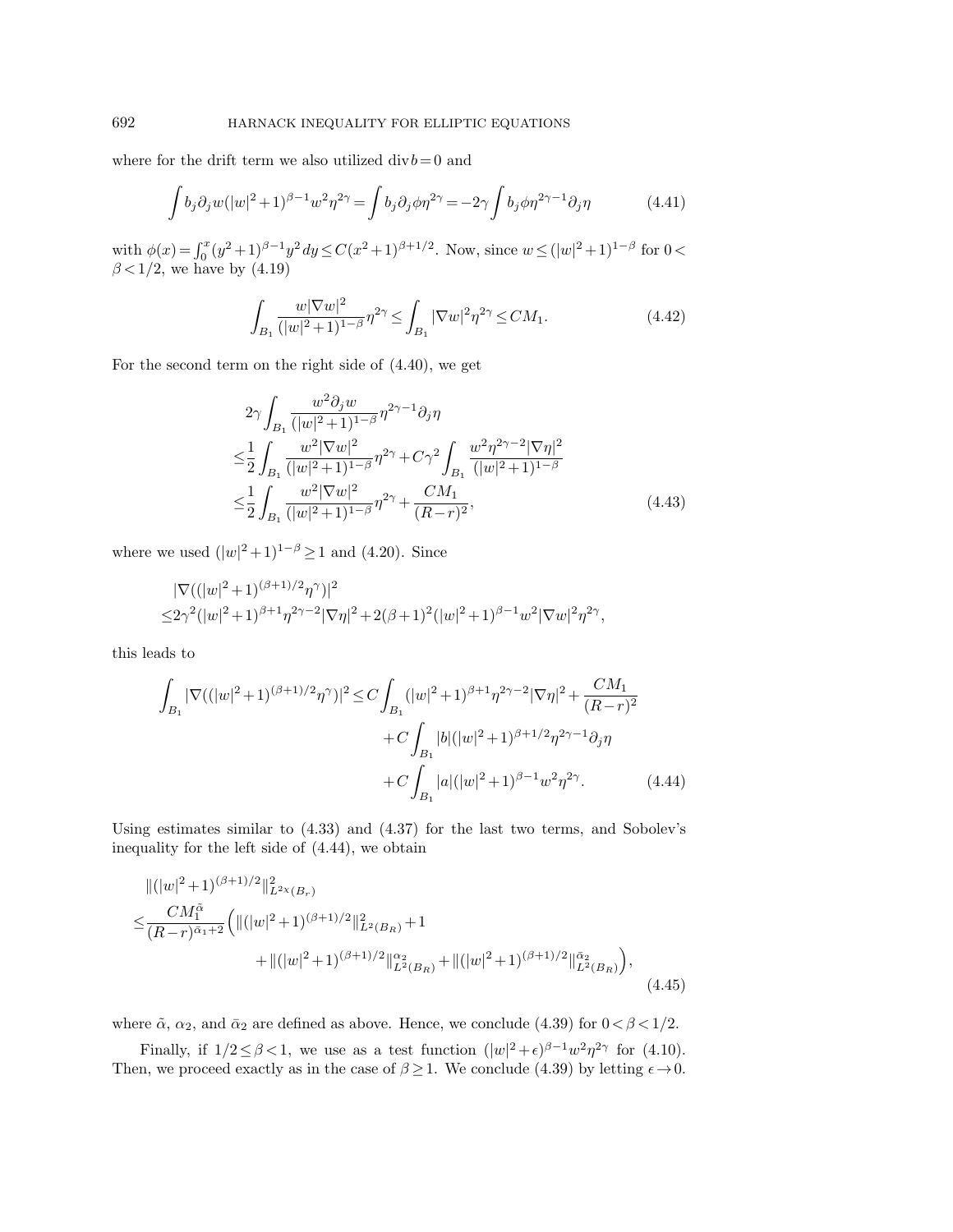The iteration process. Next, we consider the iteration process. Let  $\beta_i = \chi^i - 1$ and  $r_i = \tau + (1 - \tau)/2^{i+1}$  for  $i = 0, 1, 2, \dots$  From (4.39), we get

$$
\| |w|^{\chi^i} \|_{L^{2\chi}(B_{r_{i+1}})}^2 \leq C\chi^{2\kappa i} 2^{(\bar{\alpha}_1+2)(i+2)} M_1^{\tilde{\alpha}} \Big( \| |w|^{\chi^i} \|_{L^2(B_{r_i})}^2 + (8\chi^i)^{2\chi^i} + \| |w|^{\chi^i} \|_{L^2(B_{r_i})}^{\bar{\alpha}_2} + \| |w|^{\chi^i} \|_{L^2(B_{r_i})}^{\bar{\alpha}_2} \Big)
$$
  

$$
\leq C\chi^{2\kappa i} 2^{(\bar{\alpha}_1+2)(i+2)} M_1^{\tilde{\alpha}} \Big( \| |w|^{\chi^i} \|_{L^2(B_{r_i})}^2 + (8\chi^i)^{2\chi^i} \Big) \tag{4.46}
$$

for all  $i=0,1,2,...$  For the second inequality in (4.46) we also used  $\alpha_2,\bar{\alpha}_2\leq 2$ , so that  $||w||_{L^p}^{\alpha_2} \leq 1 + ||w||_{L^p}^2$  and  $||w||_{L^p}^{\bar{\alpha}_2} \leq 1 + ||w||_{L^p}^2$ . Taking  $1/(2\chi^i)$  power on both sides of (4.46) gives

$$
||w||_{L^{2\chi^{i+1}}(B_{r_{i+1}})}
$$
  
\n
$$
\leq C^{1/(2\chi^{i})} \chi^{\kappa i/\chi^{i}} 2^{(\bar{\alpha}_{1}+2)(i+2)/(2\chi^{i})} M_{1}^{\tilde{\alpha}/(2\chi^{i})} (||w||_{L^{2\chi^{i}}(B_{r_{i}})} + 8\chi^{i}).
$$
\n(4.47)

This leads to the inequality

$$
||w||_{L^{2\chi^{i+1}}(B_{r_{i+1}})} \le (CM_1)^{\tilde{\alpha}/(2\chi^{i})} (2\chi)^{\kappa(i+2)/\chi^{i}} \left(||w||_{L^{2\chi^{i}}(B_{r_i})} + 8\chi^{i}\right)
$$
(4.48)

for all  $i= 0,1,2,\ldots,$  since  $\tilde{\alpha} \geq 1$  and  $\bar{\alpha}_1 + 2 \leq 2\kappa$ .

Note that if a sequence  $Y_i$  satisfies  $Y_{i+1} \leq C_i(Y_i + \chi^i)$  with  $C_i \geq 1$  and  $\prod_{i=1}^{\infty} C_i \leq \bar{K}$ , then we have by induction

$$
Y_i \le C_1 C_2 \dots C_{i-1} \left( Y_0 + \sum_{j=1}^i \chi^{j-1} \right) \le \bar{K} \left( Y_0 + \frac{\chi^i}{\chi - 1} \right) \le C(Y_0 + \chi^i)
$$
(4.49)

for all  $i = 0, 1, 2, \ldots$  Thus, we obtain

$$
||w||_{L^{2\chi^{i+1}}(B_{r_{i+1}})} \le CM_1^{C(n)}\left(CM_1 + \chi^{i+1}\right) \le CM_1^{C(n)}\chi^{i+1}
$$
\n(4.50)

for all  $i = 0, 1, 2, ...,$  as  $\sum_{j=1}^{i} j/\chi^{j} \leq C$ .

Finally, for any  $\beta \geq 1$  there exists  $i \in \{0,1,2,...\}$  such that

$$
2\chi^i \le \beta + 1 \le 2\chi^{i+1}.\tag{4.51}
$$

Thus, we have

$$
\left(\int_{B_{\tau}}|w|^{\beta+1}\right)^{1/(\beta+1)} \leq C\|w\|_{L^{2\chi^{i+1}}(B_{r_{i+1}})} \leq CM_1^{C(n)}(\beta+1). \tag{4.52}
$$

Therefore, for all  $\beta \geq 1$ , we obtain

$$
\int_{B_{\tau}} \frac{(p_0|w|)^{(\beta+1)}}{(\beta+1)!} \le p_0^{\beta+1} \left(CM_1^{C(n)}e\right)^{(\beta+1)} \le \frac{1}{2^{(\beta+1)}}\tag{4.53}
$$

by taking

$$
p_0 = \frac{1}{2CM_1^{C(n)}e}.\tag{4.54}
$$